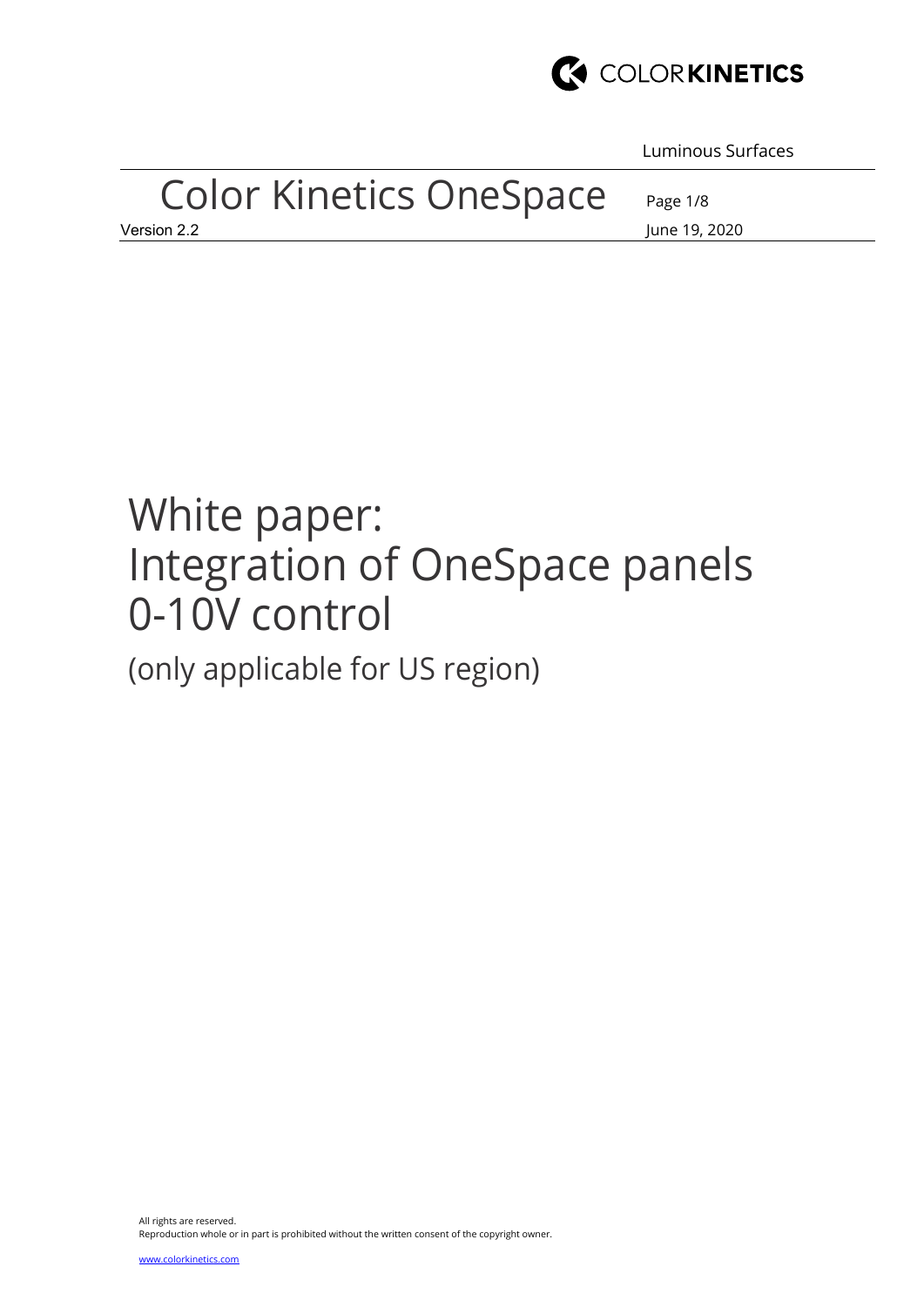# **Table of Contents**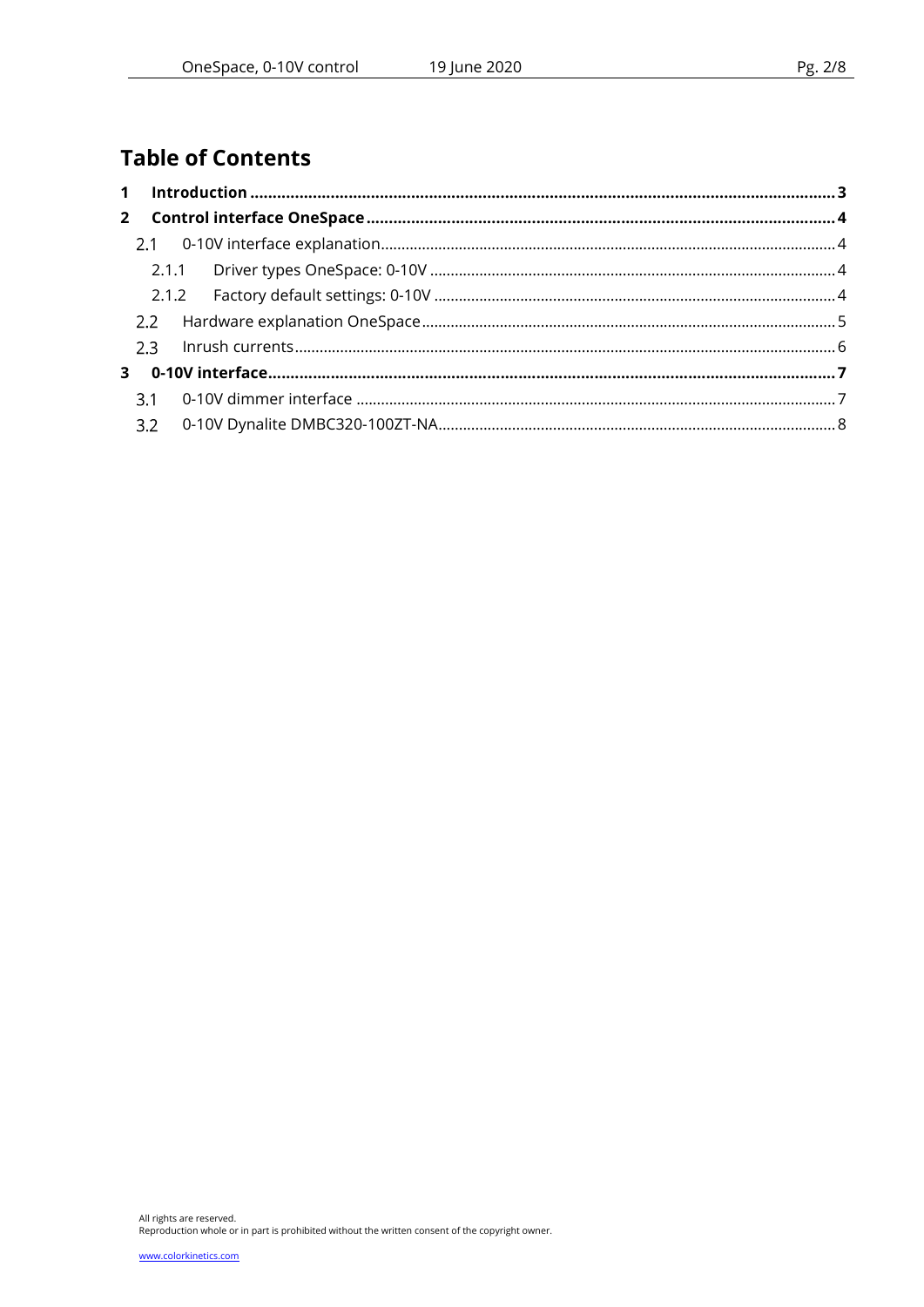## 1 Introduction

The ColorKinetics OneSpace portfolio consists out of 2 product ranges:

- ColorKinetics Luminous Ceiling (OS LC)
- ColorKinetics OneSpace Prefab (OSP)

The differences between these 2 portfolios are mainly defined by the dimensions.

**OneSpace Prefab** comes in ready to mount panels with dimensions from 900mm x 900mm up to 1800mm x 3000m.

OneSpace Luminous Ceiling is available in bigger sizes, up to 3000mm x 9900mm.

Because OneSpace Luminous Ceiling is too big to be delivered, ready to mount, in a box, the panel is divided in smaller modules that are installed as one panel on location.

With respect to controls and system integration the general control architecture is the same for both product ranges. The key difference is the total amount of drivers that are used in the panels. The total number of drivers is depending on the dimension of the panel.

OneSpace panels can be controlled via DALI or 0-10V control systems. The Tunable White panels are only available with DALI interface. 0-!0V is only available for the fixed white versions and only for the US region.

White papers, similar as this one, are available for following topics:

- Integration of fixed white OneSpace panels with DALI controls
- Integration of fixed white OneSpace panels with 0-10V controls
- Integration of OneSpace TW panels with DALI controls
- Integration of OneSpace panels occupancy / daylight harvesting
- Integration of OneSpace TW panels circadian rhythm control
- OneSpace Enabling internal DALI power supply of Philips Xitanium SR driver

For more information please contact your ColorKinetics representative.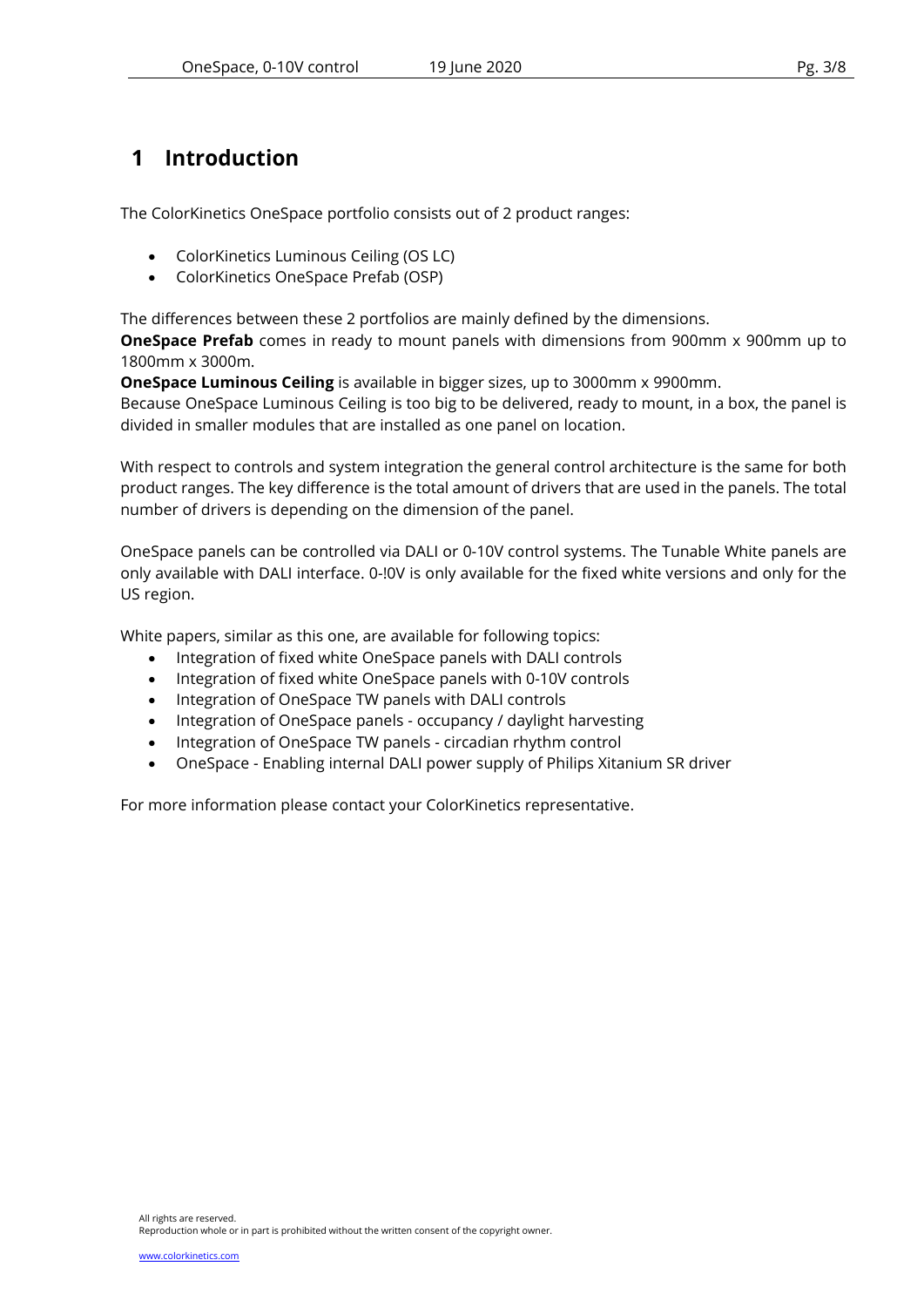# 2 Control interface OneSpace

#### 0-10V interface explanation

OneSpace 0-10V panels are controllable via a 0-10V interface. 0-10 V is an analog lighting control and one of the easiest controls there is. The control signal is a DC voltage between zero and ten volts. The panels scale its light output so that at 10 V, the light should be at 100%, and at 0 V it should be the lowest possible dimming level.

#### 2.1.1 Driver types OneSpace: 0-10V

- UL Version: Xitanium 75W 0.1-2A 54V 0-10V INT 12nc: 9290.007.55113

#### 2.1.2 Factory default settings: 0-10V

- 1. 0-10V dimming curve: Linear
- 2. Minimum: 1%

100% light output: 8V-10V Off: 0V-1V

110 100 90 80 70 60 **Dutput Current [%]** 50 40 30  $20$ 10  $\mathbf{0}$  $\overline{2}$  $\overline{3}$ 8  $\overline{0}$  $\mathbf{1}$  $\overline{4}$ 5  $6\overline{6}$  $\overline{7}$  $\overline{9}$ 10 Dim Voltage (V)

Figure 1: Default dimming curve 0-10V driver

All rights are reserved. Reproduction whole or in part is prohibited without the written consent of the copyright owner.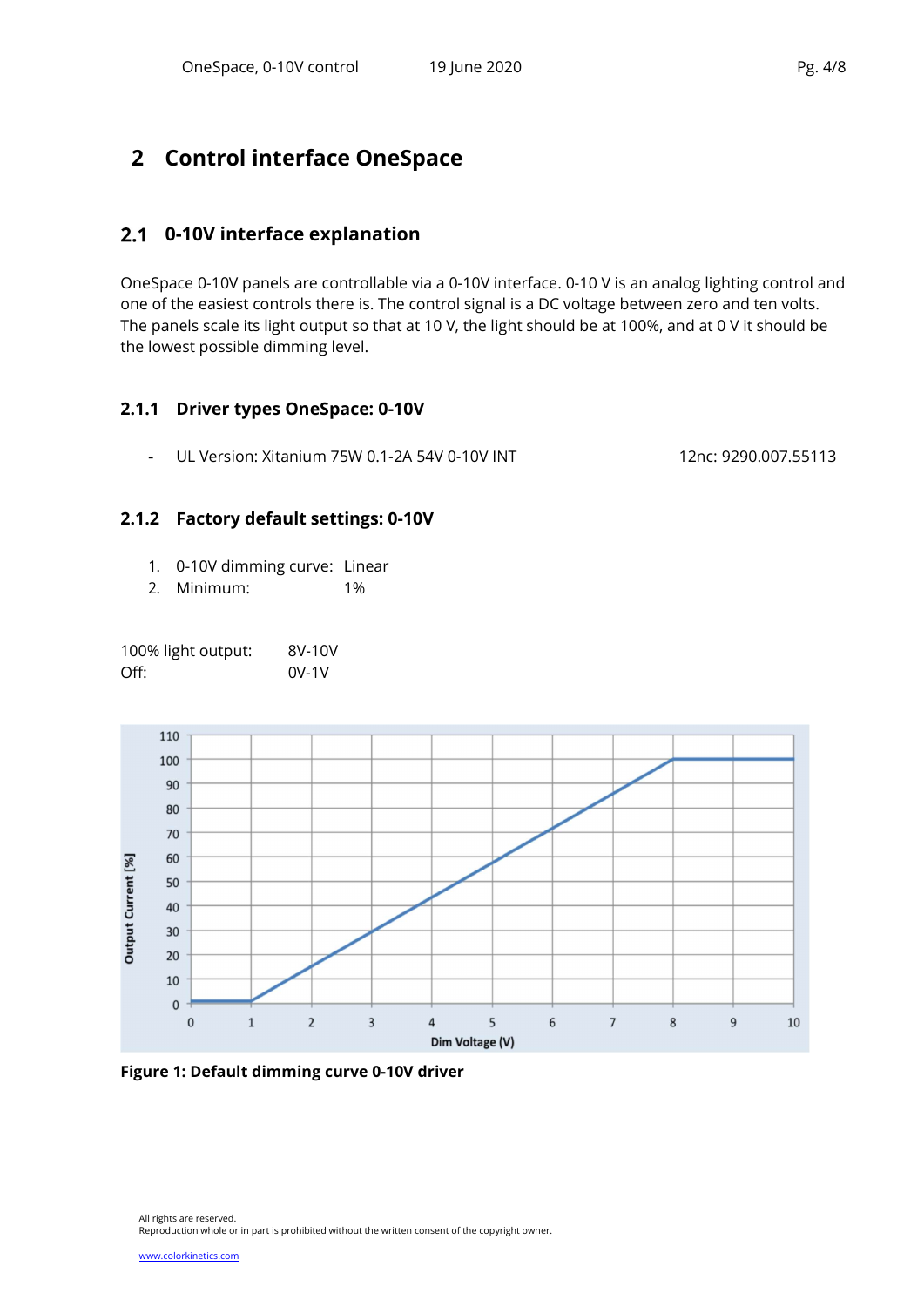#### 2.2 Hardware explanation OneSpace

OneSpace has two major components

- 1. light panel (or module)
- 2. E-box that is connected to the light panel.

The E-box consists out of Philips Xitanium constant current drivers together with a terminal block for connecting mains and control interface.



Figure 2: Inside look of an E-box with the maximum quantity of drivers

The number of drivers inside an E-box vary with the size of the panel. Below table describes the number of drivers inside the E-box. In case of multiple OneSpace Prefab panels or in case of a OneSpace Luminous Ceiling panel which consists out of multiple modules, multiple E-boxes must be connected to the same control interface. Always check the maximum number of drivers that can be connected to the used control system. Contact your control system representative for more information.

| Number of 75W drivers vs<br>panel (or module) size |         | Width (mm and ft) |           |           |           |           |  |
|----------------------------------------------------|---------|-------------------|-----------|-----------|-----------|-----------|--|
|                                                    |         | 600/2             | 900/3     | 1200/4    | 1500/5    | 1800/6    |  |
| <b>Len</b>                                         | 900/3   | 1 driver          | 1 driver  |           |           |           |  |
| ng<br>Eth                                          | 1200/4  | 1 driver          | 1 driver  | 1 driver  |           |           |  |
| $\widehat{a}$                                      | 1500/5  | 1 driver          | 1 driver  | 1 driver  | 2 drivers |           |  |
| 3                                                  | 1800/6  | 1 driver          | 1 driver  | 2 drivers | 2 drivers | 3 drivers |  |
| ω<br>ā                                             | 2100/7  | 1 driver          | 2 drivers | 2 drivers | 3 drivers | 3 drivers |  |
| E.                                                 | 2400/8  | 1 driver          | 2 drivers | 2 drivers | 3 drivers | 3 drivers |  |
|                                                    | 2700/9  | 1 driver          | 2 drivers | 2 drivers | 3 drivers | 3 drivers |  |
|                                                    | 3000/10 | 1 driver          | 2 drivers | 2 drivers | 3 drivers | 3 drivers |  |

#### Table 1: number of drivers vs panel (or module) size

\*Check the instructions of your dimmer/BMS to determine how many drivers can be connected.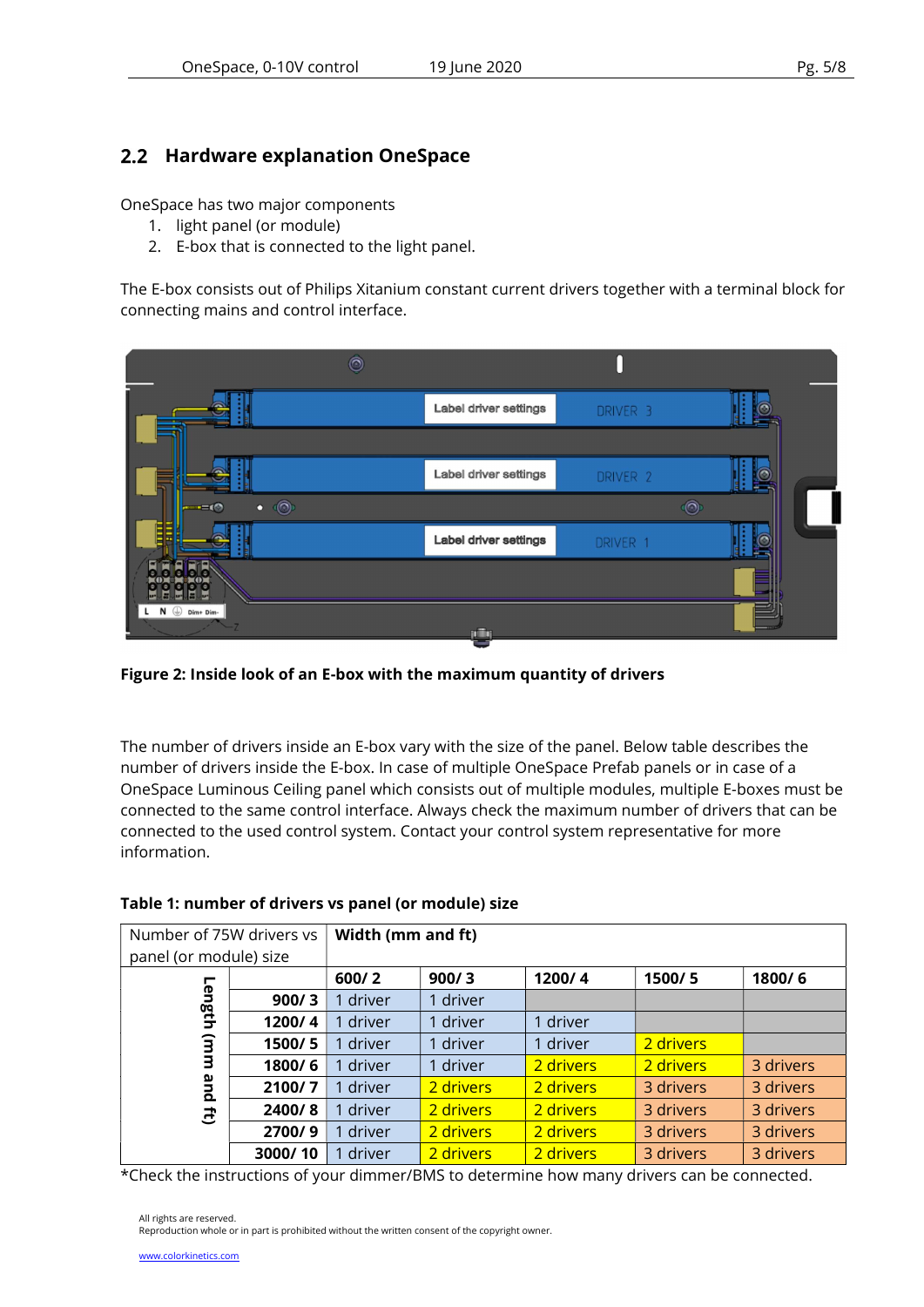#### 2.3 Inrush currents

When using a lot of panels, care must be taken that the inrush currents are still within limits of the used circuit breaker. The following specification are valid for the Philips Xitanium 75W UL 0-10V drivers that are inside the E-box.

#### Table 2: Inrush current



#### Figure 3: Inrush Current UL - info

| <b>Specification</b>  | <b>Value</b> | <b>Unit</b> | <b>Condition</b>                                |  |
|-----------------------|--------------|-------------|-------------------------------------------------|--|
| Inrush current Ipeak  | 34           | Α           | Input voltage 120Vrms                           |  |
| Inrush current Twidth | 118          | μs          | Input voltage 120Vrms, measured at 10%<br>Ipeak |  |
|                       |              |             |                                                 |  |
| Inrush current Ipeak  | 64           | Α           | Input voltage 277Vrms                           |  |
| Inrush current Twidth | 115          | μs          | Input voltage 277Vrms, measured at 10%<br>Ipeak |  |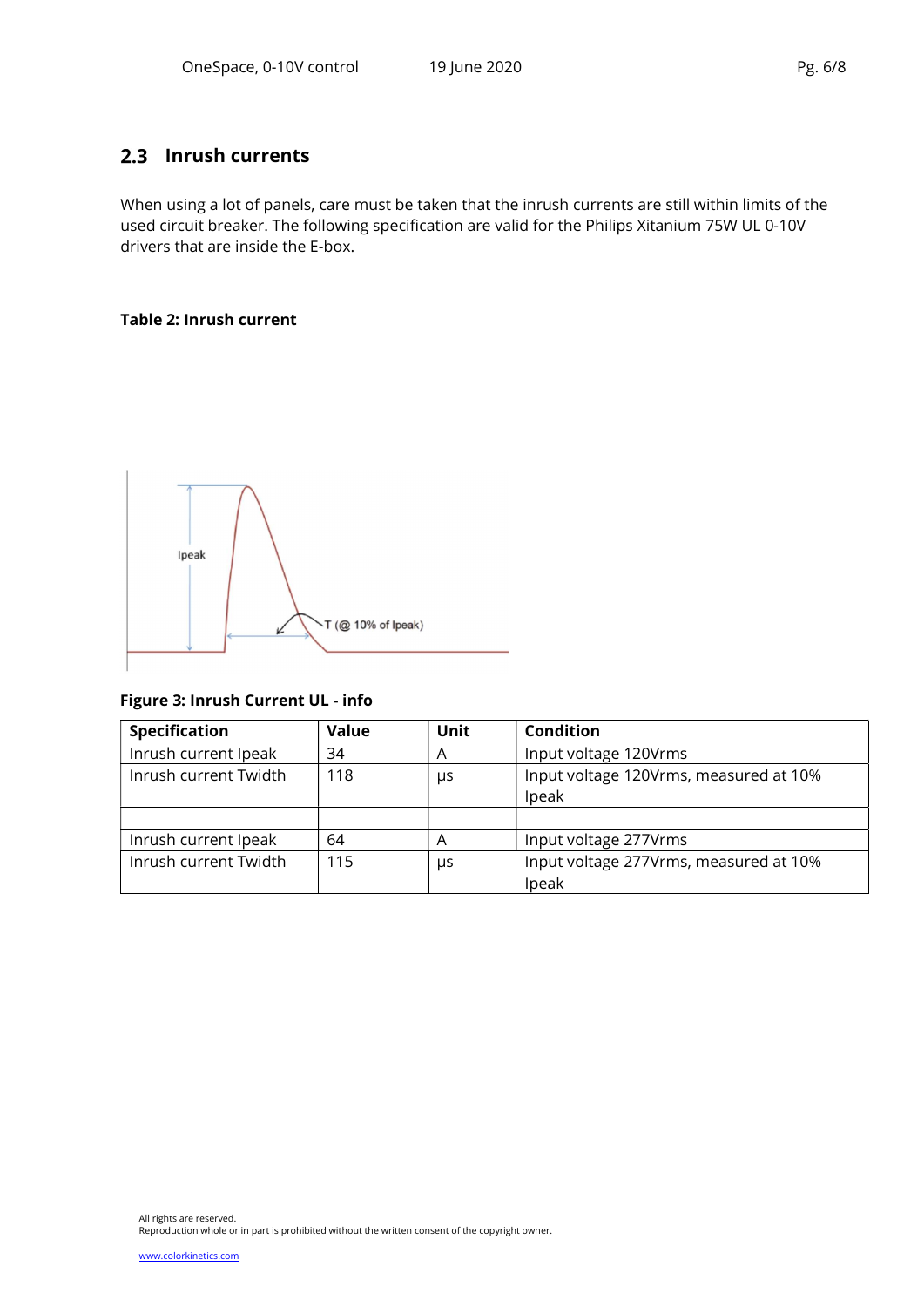# 3 0-10V interface

Make sure that the current carrying capacity of the control is within limits.

Standard 60929 Annex E requires the ballast (driver) to limit the current draw to 2.0 mA maximum. This means that a control with a 50mA capacity can operate 25 ballasts (drivers) if they have a specified current of 2.0mA.

### 0-10V dimmer interface



Figure 4: Basic 0-10V setup

\*Check the instructions of your dimmer to determine how many drivers can be connected.